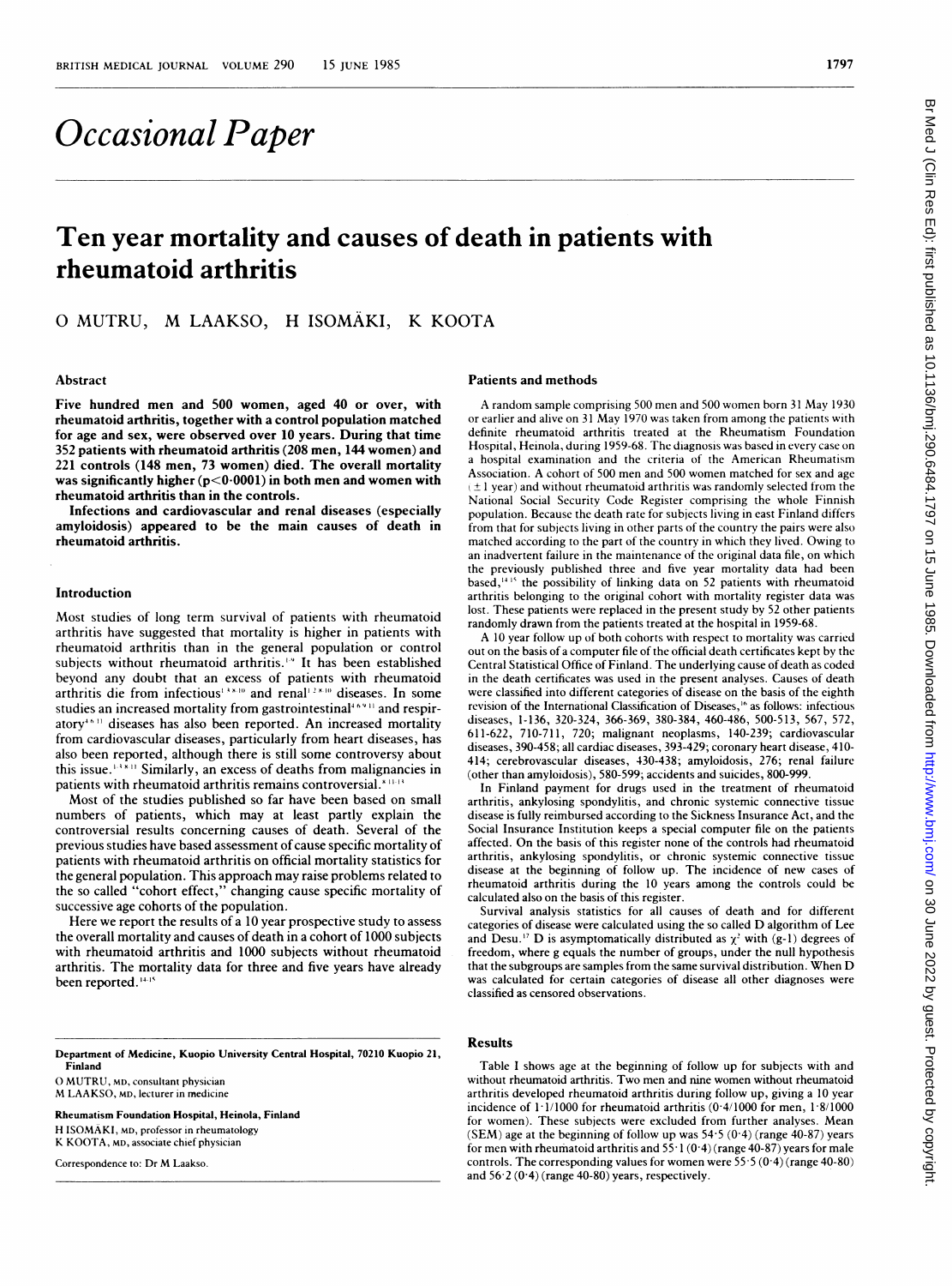During the 10 years of follow up 208 (42%) of the men with rheumatoid arthritis and 144 (29%) of the male controls died. The corresponding values for women were 148 (30%) and 73 (15%), respectively. Necropsy was performed in 66 (32%) men with rheumatoid arthritis, 53 (37%) male controls, 40 (27%) women with rheumatoid arthritis, and 26 (36%) female controls. The figure shows the cumulative survival curves for subjects with and without rheumatoid arthritis by sex. Rheumatoid arthritis shortened life significantly in both sexes during the follow up period (significance of D,  $p < 0.0001$ ).

Table II shows the causes of deaths for subjects with and without rheumatoid arthritis. The significance of the differences between the groups was assessed over the <sup>10</sup> years by survival analysis statistics (D) in both

TABLE I-Ages at beginning of follow up of patients with rheumatoid arthn'tis and controls without rheumatoid arthnrtis by sex. Data are numbers of subjects

| Age<br>(vears) |          | Men        | Women    |            |  |
|----------------|----------|------------|----------|------------|--|
|                | Patients | Controls*  | Patients | Controls*  |  |
| $40 - 44$      | 54       | 46         | ٢9       | 53         |  |
| 45-49          | 103      | 103        | 70       | 65<br>(68) |  |
| 50-54          | 84       | 78<br>(80) | 87       | 82<br>(83) |  |
| 55-59          | 119      | 114        | 115      | 112        |  |
| $60 - 64$      | 91       | 96         | 98       | 98 (102)   |  |
| 65-69          | 39       | 49         | 56       | 61<br>(62) |  |
| $\geq 70$      | 10       | 12         | 15       | 20         |  |
| Total          | 500      | 498 (500)  | 500      | 491 (500)  |  |

\*Subjects who developed rheumatoid arthritis during follow up excluded (total number of controls in parentheses)

criticism because they are based on patients admitted to hospital with established disease who may therefore have <sup>a</sup> relatively complicated form of rheumatoid arthritis."' This may also be true with respect to our series of patients with rheumatoid arthritis from the Rheumatism Foundation Hospital.



Survival (%) for all causes of death by the Lee and Desu algorithm in patients with rheumatoid arthritis (men:  $\bullet$  , women:  $\bullet$  ) and patients with rheumatoid arthritis (men:  $\bullet$ , women:  $\bullet$ );<br>controls, without, rheumatoid, arthritis (men:  $\circ$  – – – $\circ$ ); controls without rheumatoid arthritis (men: O-- $\triangle$ ).

| TABLE II—Causes of deaths of subjects with and without rheumatoid arthritis (patients and controls) by |
|--------------------------------------------------------------------------------------------------------|
| sex. Data indicate numbers of subjects with numbers of necropsies in parentheses                       |

|                                                                         | Men                              |                                      |                            | Women                              |                                  |                            |
|-------------------------------------------------------------------------|----------------------------------|--------------------------------------|----------------------------|------------------------------------|----------------------------------|----------------------------|
| Causes of death                                                         | Patients                         | Controls*                            | pt                         | Patients                           | Controls                         | pt                         |
| Infection:<br>Respiratory<br>Other                                      | 11(3)<br>8<br>(2)<br>(1)         | (1)<br>4<br>(1)<br>4<br>$\mathbf{0}$ | 0.0482                     | 25<br>(6)<br>21<br>(4)<br>(2)<br>4 | (0)<br>4<br>(0)<br>4<br>$\Omega$ | < 0.0001                   |
| Malignant neoplasm<br>Cardiovascular disease:<br>Coronary heart disease | (8)<br>28<br>115(35)<br>71(20)   | (7)<br>36<br>78(25)<br>59 (19)       | 0.3941<br>0.0009<br>0.1026 | 14<br>(4)<br>51(15)<br>20(11)      | 22<br>(4)<br>41(19)<br>21(13)    | 0.2570<br>0.1851<br>0.9017 |
| Cerebrovascular disease<br>Other<br>Renal failure:                      | 17<br>(3)<br>27(12)<br>(7)<br>31 | 13<br>(3)<br>(3)<br>6<br>2<br>(1)    | < 0.0001                   | 12(2)<br>19<br>(2)<br>42(11)       | 12<br>(3)<br>8<br>(3)<br>0       | < 0.0001                   |
| Amvloidosis<br>Other                                                    | 12(4)<br>19<br>(3)               | (0)<br>(1)                           | < 0.0001<br>< 0.0001       | 19<br>(7)<br>23<br>(4)             | $\bf{0}$<br>$\bf{0}$             | < 0.0001<br>< 0.0001       |
| Accidents and suicides<br>Other                                         | (5)<br>6.<br>17<br>(8)           | 14(14)<br>9<br>(5)                   |                            | 5<br>(2)<br>(2)<br>п               | 3<br>(2)<br>3.<br>(1)            |                            |
| Total                                                                   | 208 (66)                         | 144(53)                              | < 0.0001                   | 148(40)                            | 73(26)                           | < 0.0001                   |

\*Cause of death unknown for one patient.<br>†Significance of survival statistics between patients and controls

sexes, and the significance of D is shown for the most important causes of death. Deaths from infectious diseases were significantly more common in patients with rheumatoid arthritis than in controls  $(p=0.0482$  for men, p<0-0001 for women) and most were due to respiratory infections. No difference in the occurrence of deaths from malignant neoplasms was observed between the groups. Men with rheumatoid arthritis showed <sup>a</sup> significantly higher incidence of cardiovascular deaths than did the corresponding control group (p=0-0009), but no difference in this respect was observed in women. All types of deaths from cardiac disorders were also more common in men with rheumatoid arthritis than in male controls  $(p=0.0044)$ , but no difference between the groups was observed with respect to coronary heart disease. Both men and women with rheumatoid arthritis died significantly more often from amyloidosis and other causes of renal failure than did corresponding controls  $(p<0.0001)$ . No difference between the subjects with and without rheumatoid arthritis was observed in deaths from accidents and suicides.

#### Discussion

Life expectancy was appreciably shorter for our cohort of patients with definite or classic rheumatoid arthritis than for the controls, confirming the experience of many former studies.<sup>1,9</sup> Most of these studies have reported, however, on hospital series and are open to

It has been argued that <sup>a</sup> further source of error in results may be the selection of suitable controls.<sup>18</sup> The use of a control population matched individually with the patients by sex and age may introduce an error by selection, especially if the controls are chosen for their freedom from rheumatoid arthritis. In our study therefore the overall mortality and cardiovascular mortality rates of the control groups were compared with those computed on the basis of the statistics on death for the general population of Finland, applying the appropriate mortality rates in 1975 to the age and sex specific person years. In both sexes there was no difference in mortality between our control groups and the Finnish general population.

A high occurrence of deaths from infectious diseases in patients with rheumatoid arthritis was found in our series in accordance with most of the earlier studies.<sup>138-10</sup> Most deaths from infectious diseases were of respiratory origin, especially in women. The reasons for susceptibility to infectious diseases in patients with rheumatoid arthritis are largely unknown, but it has been argued that this susceptibility might be due to a primary defect of the immunological system in rheumatoid arthritis, an acquired defect of the immune response, or a non-specific decrease in the resistance to infectious diseases which may occur in any chronic disease.<sup>19</sup>

No significant difference in the occurrence of deaths from